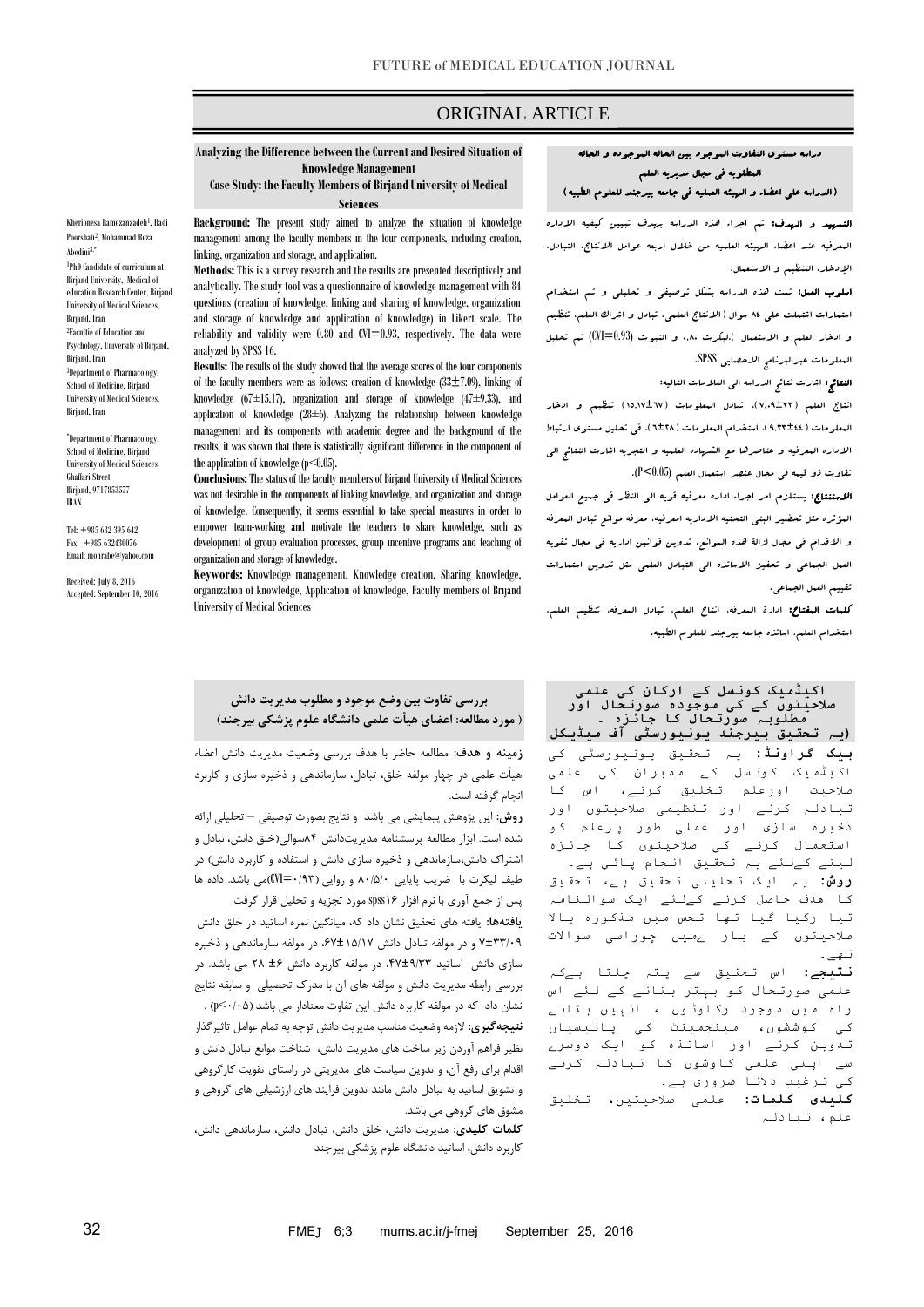### **INTRODUCTION**

Knowledge is one of the most important assets of an educational organization that is essential for its solidity (1). Universities are the main tools of societies for the constant pursuit of knowledge. Knowledge management in the educational institutions is an influential factor that connects students, teachers and researchers, business and industry of foreign entities. Knowledge management activities in the higher education institutes could include discovery or acquisition (research), publication or sharing (education), software knowledge and its storage (libraries, treasuries) that has great importance. In other words, knowledge management could be categorized in five main tasks of universities, including research process, the processes of development of curriculum, services for students and graduates, official services, and strategic planning (2), furthermore, therapy could be considered as the main duty of universities of medical sciences.

Karimi Monghi and his colleagues (2014) declared that knowledge management could be applied in medical sciences for production, sharing, storage and application of medical knowledge. The importance of knowledge management at universities has been focused in many studies (3). The results of the research of Nemati et al (2015) showed that knowledge management results in the enhancement of teachers' performance (4). McCarthy (2006) stated that teaching and learning were improved by the application of knowledge management at universities, moreover, the development of knowledge management could assist the employees and the stakeholders of knowledge especially those involved in research (5). The results of other studies have acknowledged the importance of knowledge management at universities, including Gholizadeh (2004) (6), Kiani and Ramezandeh (2015) (7), Rajaee and Rahimipoor (2008) (8), Ferdowsi Alavi (2010).

However, it should be considered that for providing any preparation and developing the infrastructures in order to upgrade the knowledge management of faculty members that are the most crucial factor and knowledge capital of universities, the current situation should be scrutinized in the beginning and then have further plans to make changes. Therefore, the present research has studied four components, including creation of knowledge, linking and sharing of knowledge, organization and storage of knowledge, and application of knowledge.

## **METHODS**

The present descriptive-analytic study was conducted in 2014. The study population was 100 faculty members of Birjand University of Medical Sciences that were selected via random sampling. 85 questionnaires were completed thoroughly. Krejcie and Morgan table was used to determine the sample size. The data were gathered using a standard questionnaire of 84 questions that had Likert scale. There were four subscales, including creation of knowledge, linking and sharing of knowledge, organization and storage of knowledge, and application of knowledge. The reliability and validity were 0.80 and CVI=0.93, respectively.

The interpretation and analysis of the questionnaire were in accordance with the minimum score of the participants in each subclass of knowledge management. The maximum score in the subscales was considered as follows: creation of knowledge 205, linking and sharing of knowledge 100, organization and storage of knowledge 50 and the application of knowledge 35. On the condition that the participants gained two thirds of the score of the knowledge management questionnaire overall and also in the subscales, their knowledge management was considered desirable and if their score was lower, their status of knowledge management was undesirable. After distribution and collection of the questionnaire, the data were analyzed by SPSS, ver. 16.

#### **RESULTS**

34 percent of the study population was male and 65.3% was female. The academic degrees of the participants were as follows: 4.2% Bachelor's degree, 5.10% Master's degree, and 34.6% PhD. 44.2 percent of the study population had 1 to 5 years of work experiences. The results of the study showed that the average score of knowledge creation was 33±7.09 and 89.5% of the teachers were in good condition of this component. The average of linking knowledge component was  $67 \pm 15.17$  and 80 percent of the participants were in good condition. The results of the study suggested that the score of the organization and storage component of knowledge was  $47\pm9.33$  that is lower than the theoretical average (48). Although 72.6 percent of the participants were in good condition in the component of storage and organization, the rest of the teachers were in a very unfavorable situation in this component according to the great deviation of mean score. The mean of the component of knowledge application was  $28\pm 6$  out of the theoretical average (21) and 90.5% of the teachers are in a desirable situation in the component of knowledge application (table 1).

Furthermore, the results of the study showed that the average score of application of knowledge management was different among male teachers  $281.15\pm33$  and female teachers  $280.15\pm55.77$ ; this is a significant difference in this component  $(p<0.05)$ .

The results of the analysis of the relationship between knowledge management and its components with the academic degree showed that there is no significant difference between the score of application of knowledge management and its components and the participants' academic degree  $(p>0.05)$ . However, there is significant difference in the component of application of knowledge( $p$ <0.05); the average score of application of knowledge was higher among the participants who had PhD. and upper degrees  $(30.90 \pm 2.07)$  than the teachers who had M.A. or lower degrees  $(26.2 \pm 7.15)$ .

The results of the study showed that there is a significant relationship between the application of knowledge management, its components and work experience  $(p<0.05)$ , the teachers who had 21-25 years of experience and their average of knowledge creation was  $155.5 \pm 29.44$  gained the highest mean score and the teachers that had 6-10 years of experience with average of  $116\pm38.27$  gained the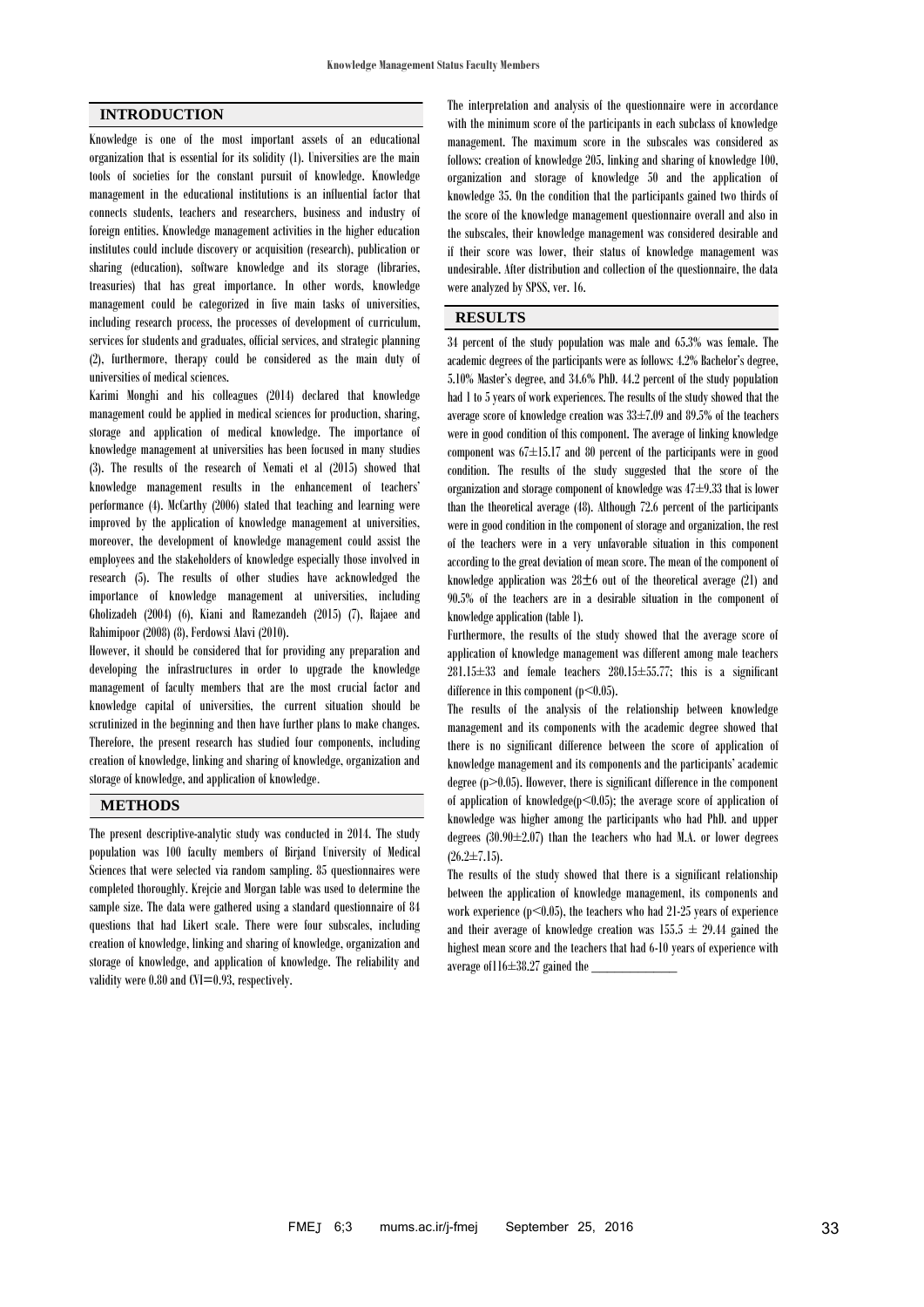| Table 1. the condition of knowledge management and its components in the study population |                  |              |                            |                                    |                         |                               |
|-------------------------------------------------------------------------------------------|------------------|--------------|----------------------------|------------------------------------|-------------------------|-------------------------------|
| Components                                                                                | <b>Condition</b> | Frequency    | Percentage of<br>Frequency | Average score of<br>each component | <b>Theoretical Mean</b> | Maximum Score of<br>Component |
| Knowledge creation                                                                        | Undesirable      | 10           | 10.5                       | $137.61 \pm 26$                    | 120                     | 205                           |
|                                                                                           | Desirable        | 85           | 89.5                       |                                    |                         |                               |
| Linking of Knowledge                                                                      | Undesirable      | 19           | 20                         | $67.20 \pm 17.15$                  | 60                      | 100                           |
|                                                                                           | Desirable        | 76           | 80                         |                                    |                         |                               |
| Organization of Knowledge                                                                 | Undesirable      | 26           | 27.4                       | $47.21 \pm 9.33$                   | 48                      | 80                            |
|                                                                                           | Desirable        | 69           | 72.6                       |                                    |                         |                               |
| <b>Application of Knowledge</b>                                                           | Undesirable      | 9            | 9.5                        | $25.5 \pm 26$                      | 21                      | 35                            |
|                                                                                           | Desirable        | 86           | 90.5                       |                                    |                         |                               |
| Application of Knowledge Management                                                       | Undesirable      | $\mathbf{1}$ | 11.6                       | $280.54 \pm 52.68$                 | 249                     | 390                           |
|                                                                                           | Desirable        | 84           | 88.4                       |                                    |                         |                               |

lowest mean in this component. In addition, in the analysis of knowledge linking component, the teachers who had 21 to 25 years of experience with the average of  $86\pm10.39$  and the teachers who had more than 25 years of experience with the average of  $66.08 \pm 11.05$  had the lowest average. In the component of knowledge organization and knowledge application, the teachers with 21 to 25 years of experience had higher average  $(333\pm8.50)$  and the teachers with 6-10 years of experience had the lowest average  $(60.235 \pm 2.78)$ .

In the comparison of the status of knowledge management and its components with different academic ranks, the results presented that the teachers who had the academic rank of professor had the highest average  $305.67 \pm 75.35$ , while the teachers whose academic rank was instructor gained the lowest average score  $18.281 \pm 75.41$ .

### **DISCUSSION**

Many researchers similar to McCarthy have insisted on the importance of knowledge management in the organizations in accordance with the current situation (5). University of Medical Sciences that has three main goals, including education, research and treatment also play a crucial role in the society (11). Consequently, it is important to upgrade knowledge management strategy. As the results presented, generally knowledge management of faculty members is higher than the average and could be stated that it is desirable. The result is consistent with the research of Sirjani (2010) (12), however, it should be noted that the development of sciences requires enhancement in this respect. It is essential to provide the infrastructures and also scrutinize each component of knowledge management carefully in order to reach the more desirable situation.

In the analysis of learning knowledge as a sub-component of knowledge creation, it is necessary to provide the essentials, and also required educations in this arena. The results of Alipoor Hafezi and his colleagues (13) Vimin (2004) and Rezaee Sharif Abadi (15) have presented similar requirement. The results of this study presented that the faculty members of Birjand University of Medical Sciences do not have a desirable situation in the component of linking knowledge

and the obstacles of the linking should be determined and enhance the culture in this respect.

Zavari (2011) stated that the reasons that prevent the linking of knowledge are: lack of efficacy, and the shortage of information technology and communication and also lack of organizational motivation (16), furthermore, Alizadeh et al (2010) mentioned the existence of powerful organizational culture (17). Kim and Ju (2008) explains about the trust between the members, open social relationships between members, cooperation between people, and also a system that makes motivation for sharing knowledge (18). Ferdowsi Alavi (2010) stated that attention to the matter of linking knowledge (9) is one of the influential factors on sharing knowledge that should be considered.

The results of the component of organization and storage of knowledge demonstrated that although 72.6 percent of the participants were in good condition in the component of storage and organization, the rest of the teachers were in a very unfavorable situation in this component according to great deviation of mean score. Alipoor Hafezi (13) and Rafigh (2009) (19) declared that the low quality and quantity of software and hardware at university, moreover, the problem that the teachers have to learn working with internet are the main issues to access the data. In regard to the fact that organization and storage need appropriate background as well as skill and mastery, therefore, there should be necessary training in relation with appropriate storage and organization of personal knowledge and educational and scientific experiences.

The application of knowledge was in desirable condition in the faculty members that is consistent with the study of Mirghafoori and his colleagues (2010) (11).

In accordance with the results, it is essential to provide the required infrastructure so that the teachers use knowledge management at universities. Educational institutes, especially the higher education, should consider that although the development of education could be beneficial, if the knowledge is not managed and its development does not occur in accordance with the needs of the society, it could not be helpful to solve many problems. Consequently, for the